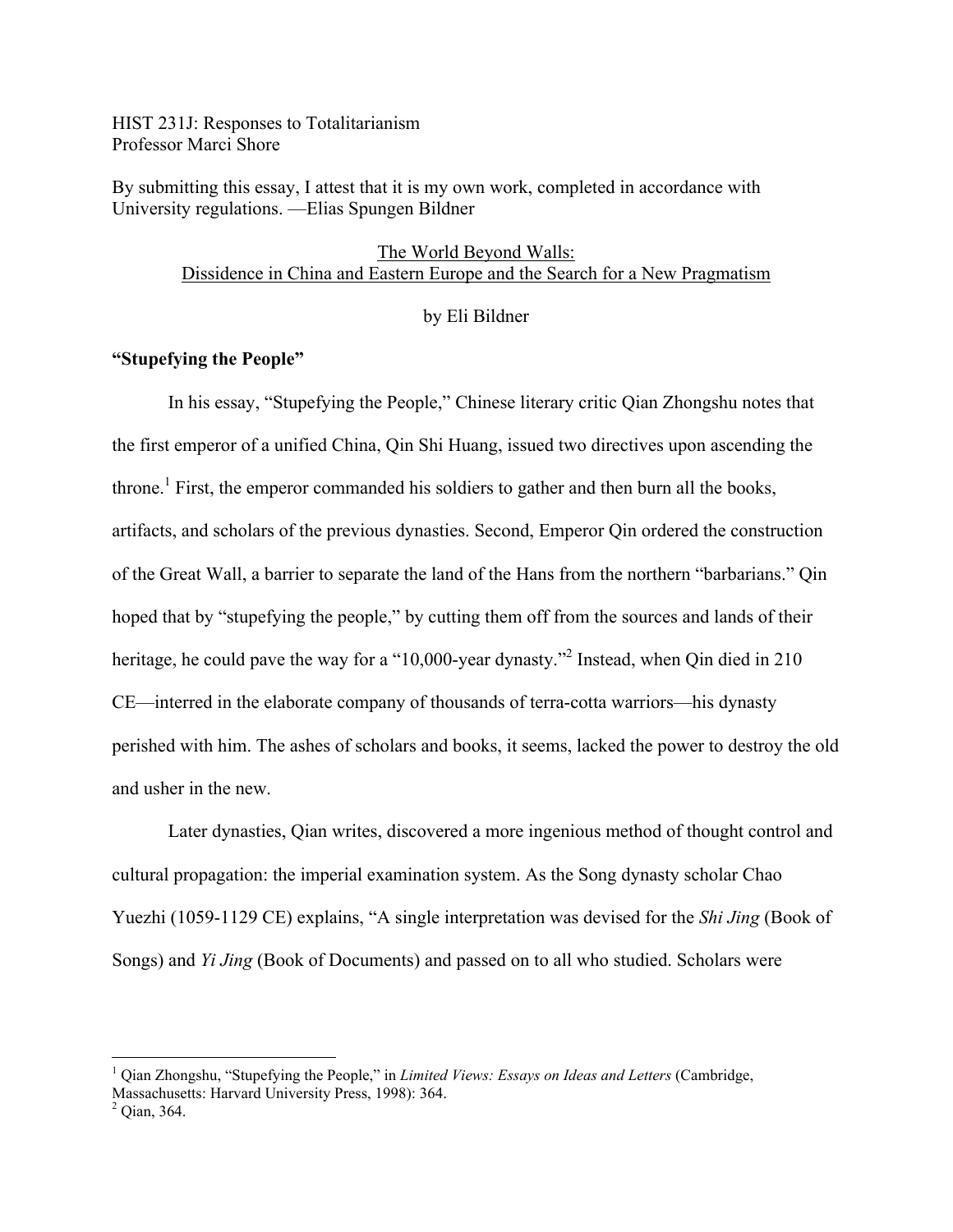honored or humiliated according to their handling of this interpretation."<sup>3</sup> This system proved much more effective, expiring only in the waning days of the Chinese Empire. As Gu Wanyu (1613-1682) writes, "The harm done by the eight-legged essay is comparable to that done by Qin's burning of books. Yet the number of talented men who have been ruined by the essay exceeds by far the number of those buried alive outside of Xianyang, which was only some  $460$ ."<sup>4</sup>

These words of Gu Wanyu resonate with Qian Zhongshu, writing nearly 400 years later and within the confines of a new system of thought control, that of Maoist ideology. Though not a political dissident—Qian, in fact, worked to translate Mao's writings into English—Qian, like all intellectuals, became a victim of the Cultural Revolution's "struggle sessions" and "reeducation campaigns." Set to work as a laborer, Qian experienced the lesson of "Stupefying the People": In many ways, the totality that is most oppressive is not the one that torches and butchers but the one that is able to shape minds. Death is final; thinking is infectious.

Qian's essays reflect the unease of a generation of Chinese dissidents. But the purview of his ideas extends beyond China. As Chinese writers—in addition to Qian, the dissidents Liu Xiaobo and Ye Ren—were grappling with the binds of their government and heritage, activists and writers in Eastern Europe also struggled to transcend the structures of their political past. In the late 1970s and early 1980s, dissidents like Adam Michnik in Poland and Václav Havel in Czechoslovakia wrote of the reformist movement's susceptibility to subversion, of the potential for the thinking of the old regime to destroy the opposition from inside out. Both in China and in Europe, these dissidents recognized the precariousness of their position as sparring partners to the communist totality. Was the argument of Adorno and Horkheimer true? Must dissidents, by

 $3^3$  Qian, 364.<br> $4^4$  Qian, 364.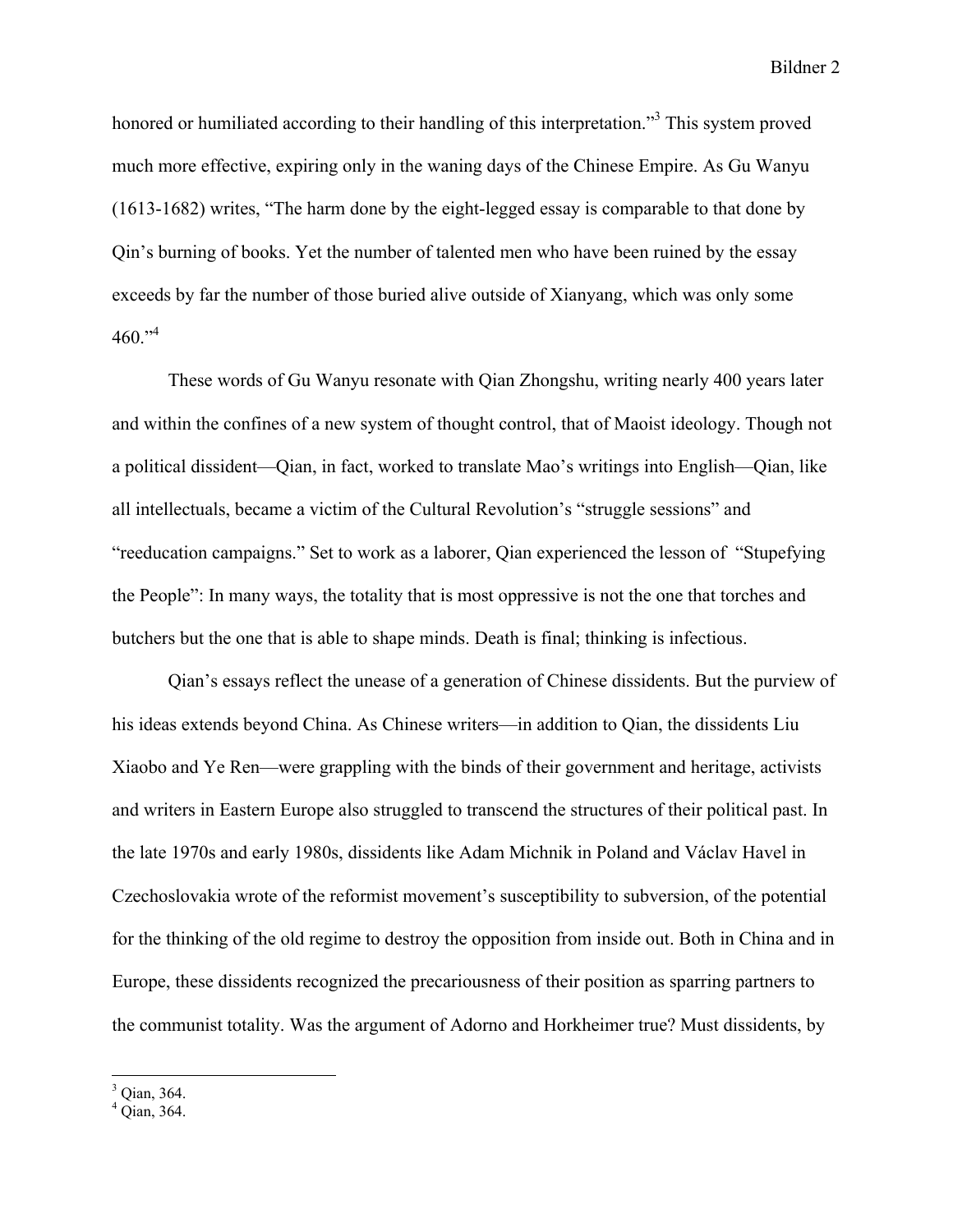"becoming arguments in the process of opposition" accede to the mechanisms of the system itself?<sup>5</sup> Totalities, they understood, are Hydras: diffuse and faceless, they are strongest when under assault. In the face of totality, the answer of Ye Ren, Liu Xiaobo, Adam Michnik, and Václav Havel is a subtle one. Their solution is not to erect a new structure — to build a new Great Wall — but to undermine the notion of structures in the first place. What these dissidents share is the drive towards a new pragmatism, towards an anti-worldview "worldview" grounded in place and time and yet anchored by the timelessness of conscience.

# **Responsibility in a Time of "Emperor's-New-Clothes" Governance: Adam Michnik and Václav Havel**

Adam Michnik and Václav Havel both belong to the generation of Eastern Europeans that matured in the age of "post-ideological" communism. Michnik, in Poland, wrote in the context of a number of events: the 1956 Polish October, which marked the end of Stalinism; the 1968 student demonstrations; the participation of Polish troops in the Warsaw Pact invasion of Czechoslovakia; and in 1980, the formation of the Solidarity trade union and the subsequent declaration of martial law in 1981.<sup>6</sup> Havel, likewise, worked in the frame of the rule of the apparatchiks, after Marxism's bankruptcy and in a time of "emperor's-new- clothes," opportunist governance. Havel's activism sprang more particularly from his involvement in the Charter 77 movement, a campaign that sought the implementation of the 1975 Helsinki Accord's guarantee of human rights.<sup>7</sup>

Both Michnik and Havel wrote in an environment of non-ideological polarization, a space in which to be a "communist" meant only "to be in power" and thus to be a "dissident"

 <sup>5</sup> Theodor Adorno and Max Horkheimer, *Dialectic of Enlightenment*, trans. John Cumming (New York: Continuum,  $1996$ : 6.

Adam Michnik, *Letters from Prison and Other Essays*, trans. Maya Latynski (Los Angeles: University of California Press, 1985): xxix.<br><sup>7</sup> Václav Havel. *Letters to Olga*, trans. Paul Wilson (New York: Alfred A. Knopf, Inc., 1990): 3.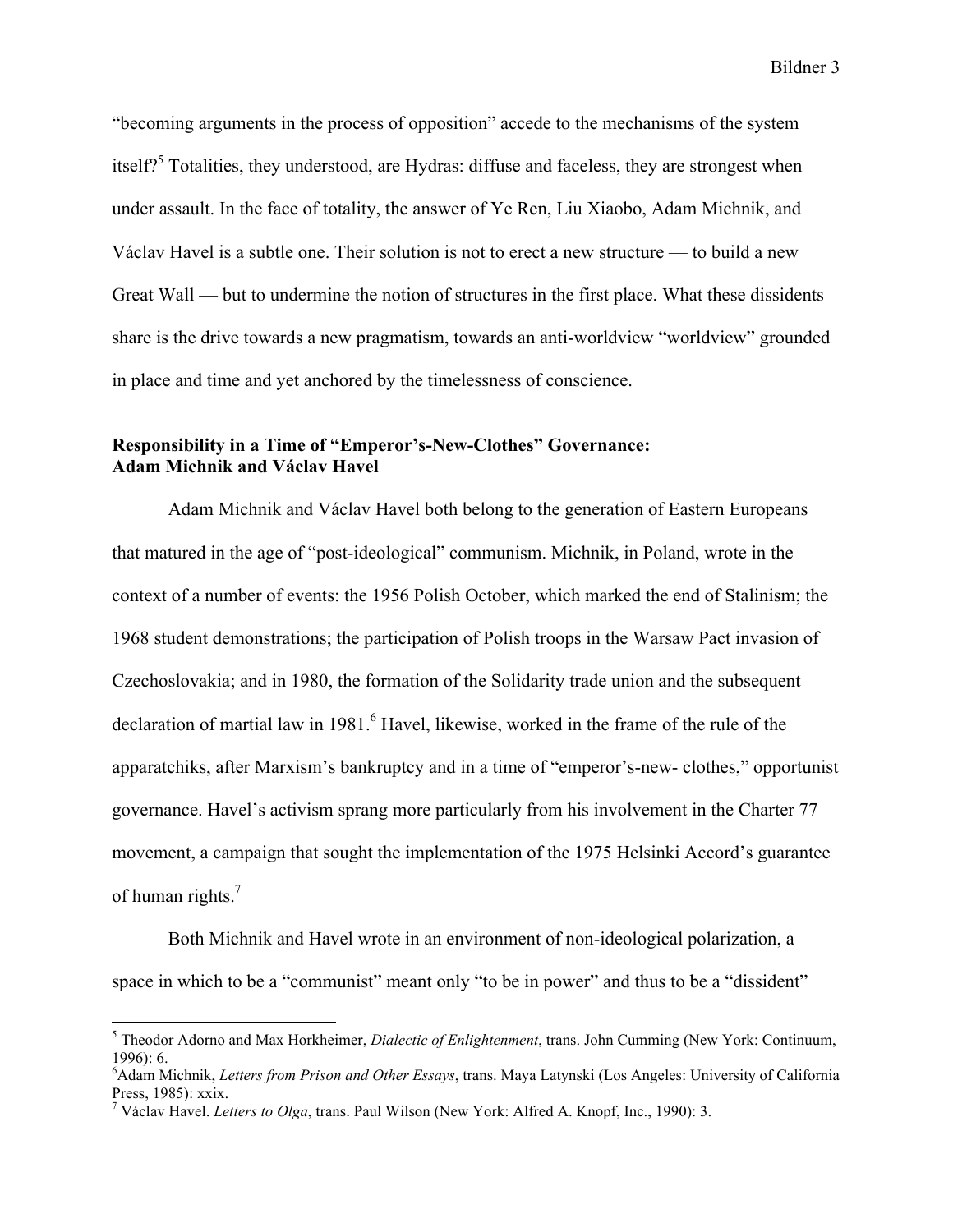was simply "not to be in power." Both Michnik and Havel are thus, in their writings, very heedful of the dangers of idle antagonism. As Michnik writes in his *Letters from Prison and Other Essays*, "An angel who requires heroism not only from himself but from others, who completely refuses to recognize the value of compromises and perceives the world with a Manichaean simplicity…such an angel, even if he admires heaven, has already entered the road leading to hell."<sup>8</sup> The problem, Michnik notes, is that political dissent inevitably demands the taking of sides. The reign of an unjust regime leaves no room for neutrality, which can only be complicity. The totalitarian regime, which extends its grasp into every facet of life, precludes the ability to distinguish between Caesar and God. Thus revolution, "turning around," seems to require an "against." And yet, for Michnik, revolution predicated merely on opposition is doomed. Michnik's vision of dissidence, as Jonathan Schell writes in introducing *Letters from Prison*, demands a "revolution in revolution," a re-working of the very concept of protest.

In his own epistolary collection, *Letters to Olga*, Havel expresses a similar wariness of polarization. While the secret police indict him as a "political prisoner," Havel seems determined to remain, throughout his confinement, a person. In his letters, Havel shrugs off the gravity that might be expected of the jailed dissident. The opening lines of his first letter to Olga are indicative of the satirical and grounded tone that Havel carries throughout: "It appears the astrologers were right when they predicted prison for me again this year and when they said the summer would be a hot one."<sup>9</sup> Setting aside the credit that invariably goes to the censor, Havel nevertheless seems much more focused on the practical concerns of imprisonment—of missed packages, stolen cigarettes, neglected exercises—than on the abstract affairs of politics.

 $\frac{8}{9}$  Michnik, xii.<br> $\frac{9}{9}$  Havel, 23.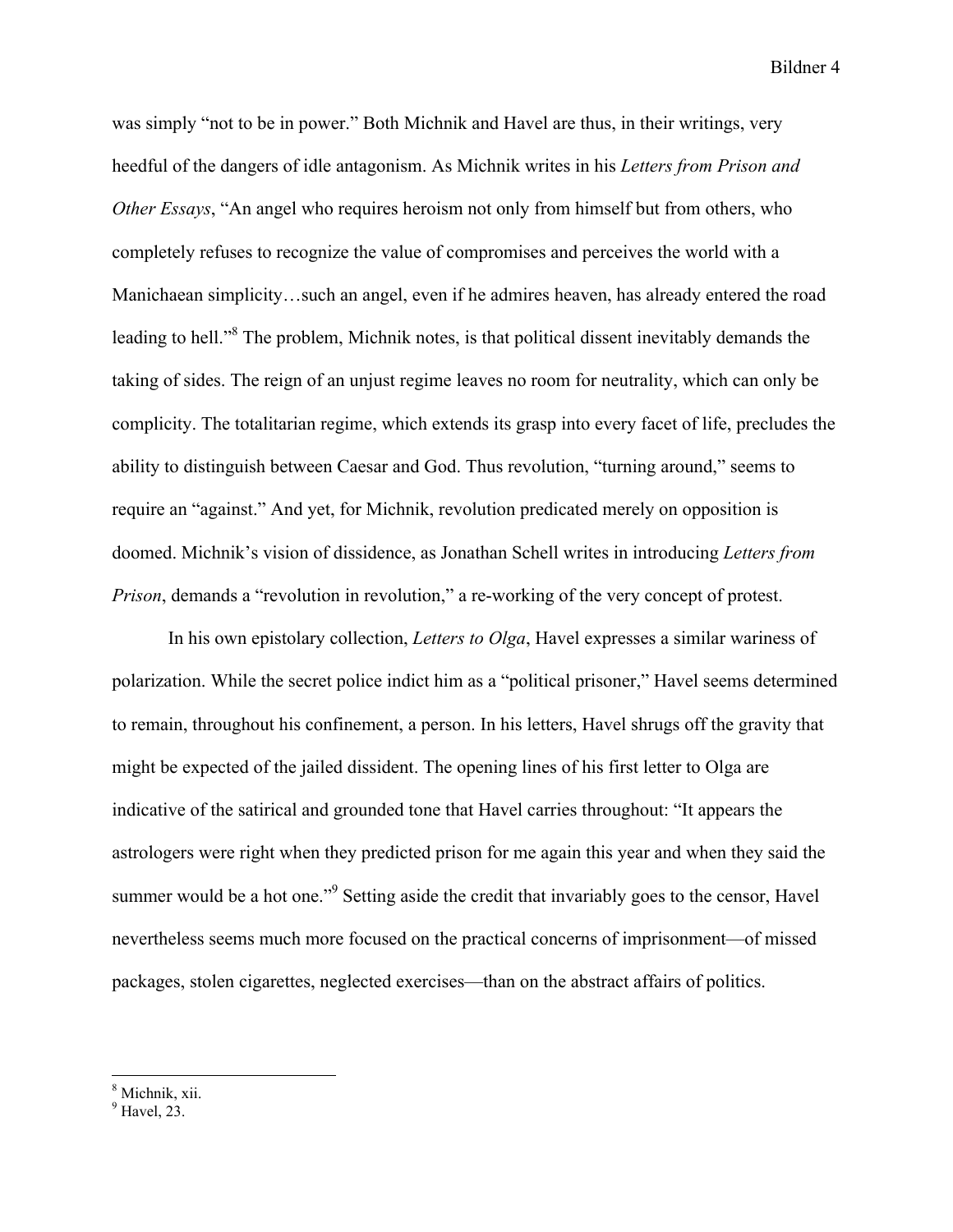If Michnik and Havel represent a "revolution in revolution," as Schell argues, than what does their vision of dissent entail? For both writers, evading polarization requires conceiving of revolution as a process that occurs on the human level. Havel, in particular, views individual "responsibility" as the fount of broader change. As a characteristic of the individual, responsibility must connote a readiness to existentially defend one's actions. Responsibility, however, is more than an individual trait; it is necessarily *for* someone, and requires both a giver and a recipient. This relationship is a concrete one. And yet, Havel argues, it stems from a more mystical source, what Havel terms the "horizon of being."10 This "horizon of being" is the absolute stabilizer of human responsibility and reflects the "relationship of relativity to nonrelativity."11 This "horizon of being" is not a god but a mere reflection of what we are and demand of ourselves.

Michnik is likewise adamant that dissent begin with individual conscience. Conscience must be listened to and then obeyed; thus, no action can be "morally indifferent" and no actor can be disembodied from his choices. The dissident who signs a loyalty declaration for the sake of his family demands "understanding, always compassion, but never praise."<sup>12</sup> "Every loyalty" declaration is an evil," Michnik writes, "and a declaration that has been forced out of you is an evil which you were compelled to commit."<sup>13</sup> For Michnik, choice never dissipates. There is no morality-free zone. Michnik thus rejects the categories of "ends" and "means." They are the same: there is only action.

In rooting dissent in individual action, Havel and Michnik attempt to separate themselves from the polluting influence of ideology. By necessity, the individual is grounded in a specific

<sup>&</sup>lt;sup>10</sup> Havel, 10.<br><sup>11</sup> Havel, 310.<br><sup>12</sup> Michnik, 5.<br><sup>13</sup> Michnik, 5.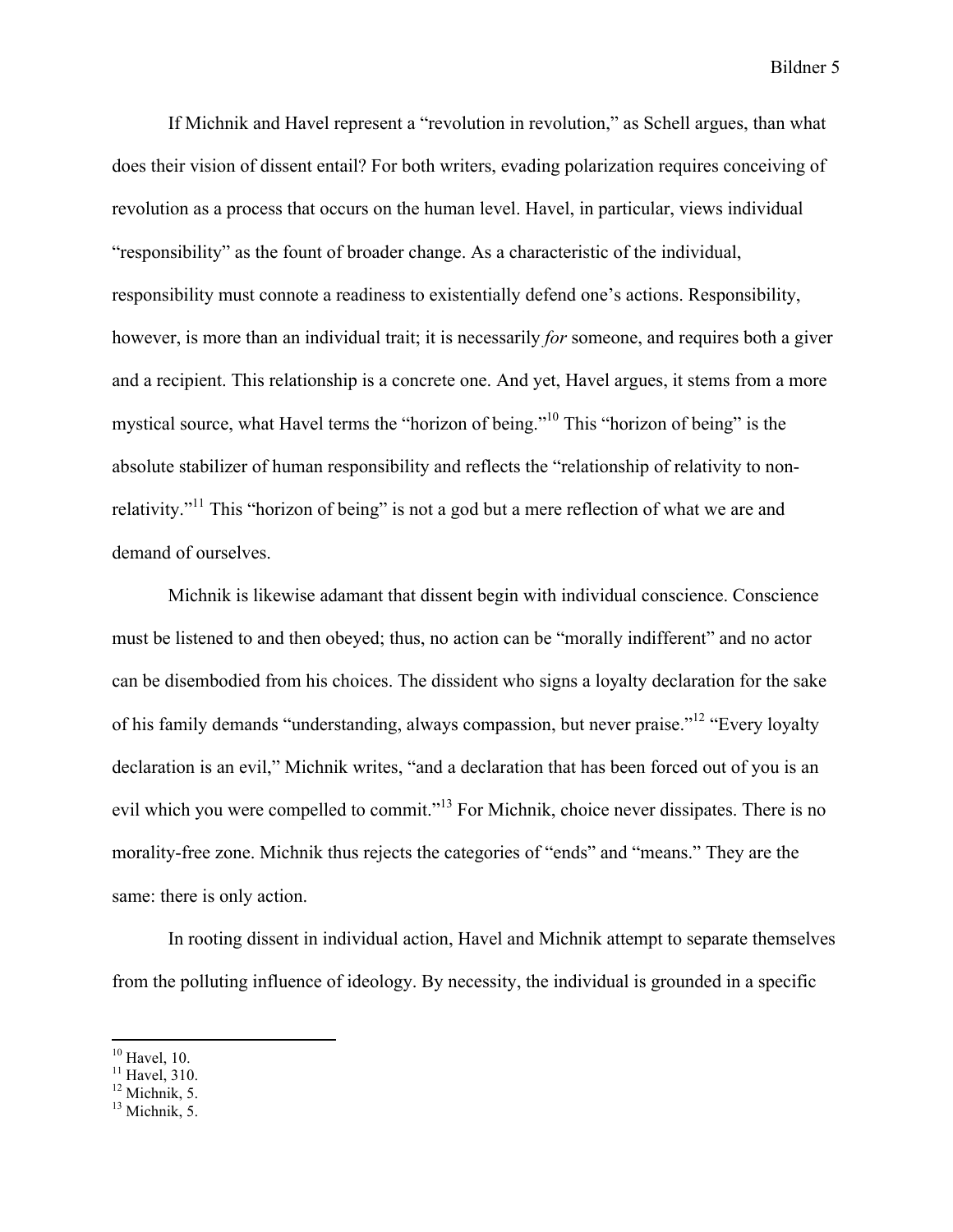place and time. Politics, the interactions of individuals, thus centers on the lives of people, and not ideas. As both Michnik and Havel note, totalitarianism, ironically, lends itself to this grounded approach to dissidence. As Schell writes, "…Precisely because totalitarian governments politicize daily life, daily life becomes a vast terrain on which totalitarianism can be opposed."<sup>14</sup> Michnik availed himself of this opportunity in his work with the Workers' Defense Committee (KOR), which provided aid to jailed dissidents and their families. For Michnik, societal reform could succeed only if it served to enforce "normalcy and ordinariness."15 Poles must understand the oft-stated goals of "reform," "democracy," and "freedom," in the context of their application, which is mundane. There are no systematic answers: "But for death," Michnik reminds, "all solutions are illusory."16

Havel similarly evades the "diffuse, general ideological polemics with no center, to whom numerous concrete 'causes' are always being sacrificed," and instead commits to "[fighting] 'only' for those concrete causes...and [fighting] unswervingly to the end."<sup>17</sup> This commitment to living in the world of facts and reality pervades Havel's letters, which are filled with the author's very worldly instructions to Olga. In his first letter home, for instance, Havel writes, "Very important! I bought a beautiful painting from Trinsky. We have to send him 5000 crowns."18 In the immediate aftermath of his arrest, Havel is concerned not with politics, but with an obligation to his friend. It is a commitment to right action that extends throughout Havel's writings, a commitment that reflects his belief in the power of the concrete. "Anything that relates to this fundamental, omnipresent, and living tension (between lies and truth), will

<sup>&</sup>lt;sup>14</sup> Michnik, xxvii.<br><sup>15</sup> Michnik, 11.<br><sup>16</sup> Michnik, 62.<br><sup>17</sup> Havel, 14<br><sup>18</sup> Havel, 24.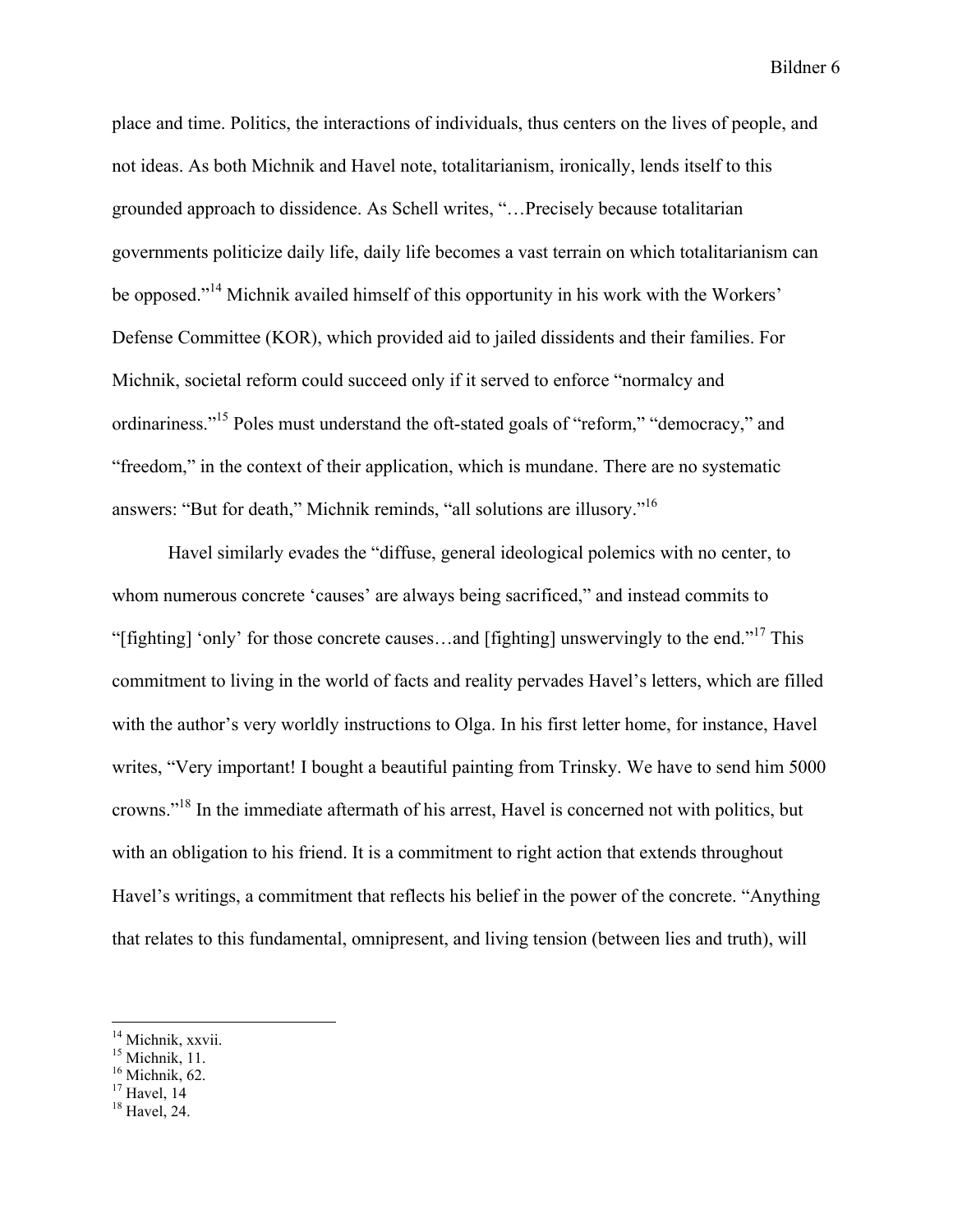inevitably speak to people," Havel writes in his famous essay "Power of the Powerless."<sup>19</sup> Lasting change cannot stem from a "structural change," but only from a change in how we actually act: "A better system will not automatically ensure a better life. In fact, the opposite is true: Only by creating a better life can a better system be developed.<sup>20</sup>

That is to say, the greatest danger to the dissident movement is not the guns or secret police of the regime in power. Instead, Havel shows, the trump card of the post-ideological dictatorship is its hollowed-out "ideology." In "Power of the Powerless," Havel presents the symbol of the greengrocer, who each day places in his window a card that reads, "Workers of the World, Unite!" The placement of this card, Havel argues, is not merely a sign of deference to authority—if this were the case, the greengrocer could just as easily alter the wording of the sign to "I am afraid and therefore unquestioningly obedient."<sup>21</sup> The "ideological" content of the sign serves not only to protect the regime in power but also to maintain the self-esteem of the shopkeeper. It is, after all, much easier for the shopkeeper to hide behind the veil of ideology than confront the lie he is living. Living in truth, fighting for the concrete, fulfilling responsibility to one's conscience: this is an onerous summons. Ideology comforts our lies, creates an aura of neutrality, a semblance of honor. To speak in the concrete is to account for one's actions. To respond to ideology in kind is to feed its spell. Dissent, as Adorno and Horkheimer note, can readily become contaminated.

And thus Michnik writes, "I pray that we do not change from prisoners to prison guards."22 And Havel adds, "The more slavishly and dogmatically a person falls for a readymade ideological system or "worldview," the more certainly he will…begin to serve the 'order

<sup>&</sup>lt;sup>19</sup> Václav Havel, "The Power of the Powerless," in *From Stalinism to Pluralism*, ed. Gale Stokes (New York: Oxford University Press, 1996): 173.

 $\frac{20}{10}$  Havel, "Power," 173.<br>
<sup>21</sup> Havel, "Power," 169.<br>
<sup>22</sup> Michnik, 99.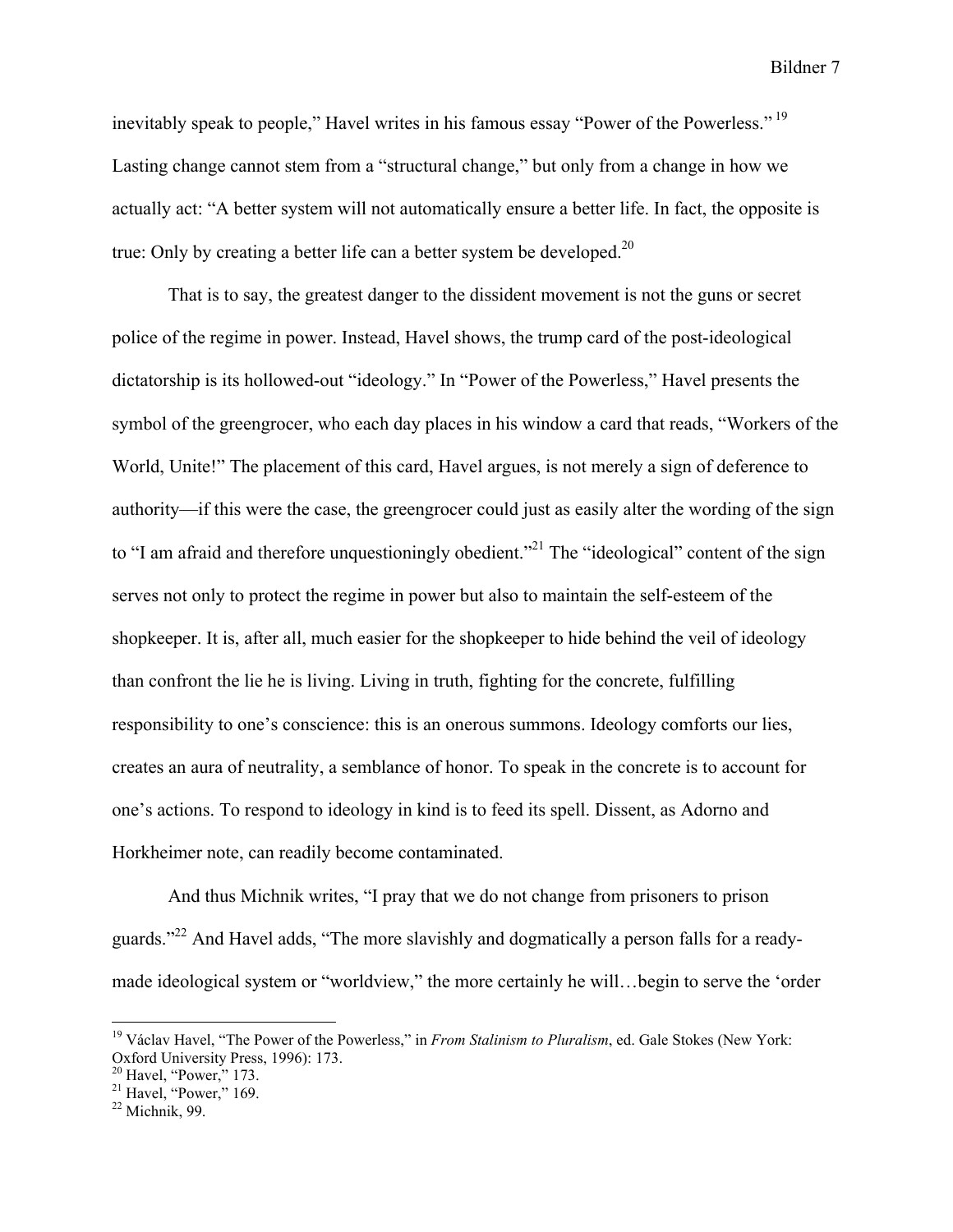of death.'"23 The response to totalitarianism, Michnik and Havel realize, cannot be "democracy." For "democracy" is but a word, and the right response cannot be any word. The response to totalitarianism must be action grounded in variable time and invariable conscience.

#### **Tiananmen and the Failure of the "Democratic Revolution": Liu Xiaobo and Ye Ren**

One cannot speak of a Chinese "dissident movement" in the same register as Solidarity or Charter 77. Unlike Eastern Europe, where Marxism became almost entirely discredited after the bloody end of the 1968 Prague spring, communist ideology proved more resilient in China even after Mao's death and the trial of the "Gang of Four." Unlike Czechoslovakia and Poland, whose economies faltered with the decay of the Soviet Union, China grew increasingly wealthy throughout the 1980s and 90s as a result of both Deng Xiaoping's economic liberalization policies and a willing coterie of foreign investors. Despite improved living standards and, to some extent, a tampering down of the violence of Maoist days, dissent persisted in the days of "Reform and Openness." Beginning with the 1978 Democracy Wall and peaking with the student protests of spring 1989, many Chinese agitated for increased economic and political freedoms.

Both Liu Xiaobo and Ye Ren write in the aftermath of the Tiananmen Square massacre of 1989 (what Chinese call *liu si shi jian*, the "June Fourth Incident"). In 1989, Liu, a literary critic, returned to China from a visiting scholar post at Columbia University in order to participate in the demonstrations.<sup>24</sup> The bloody end of the Tiananmen protests – somewhere between a few hundred and a few thousand civilians killed, many more times this injured – kindled among Chinese intellectuals an intense discussion of the meaning of the movement. Liu Xiaobo's essay,

<sup>23</sup> Havel, 191. <sup>24</sup> *Tiananmen: Gate of Heavenly Peace* film website. http://tsquare.tv/film/charac.01.html#LXB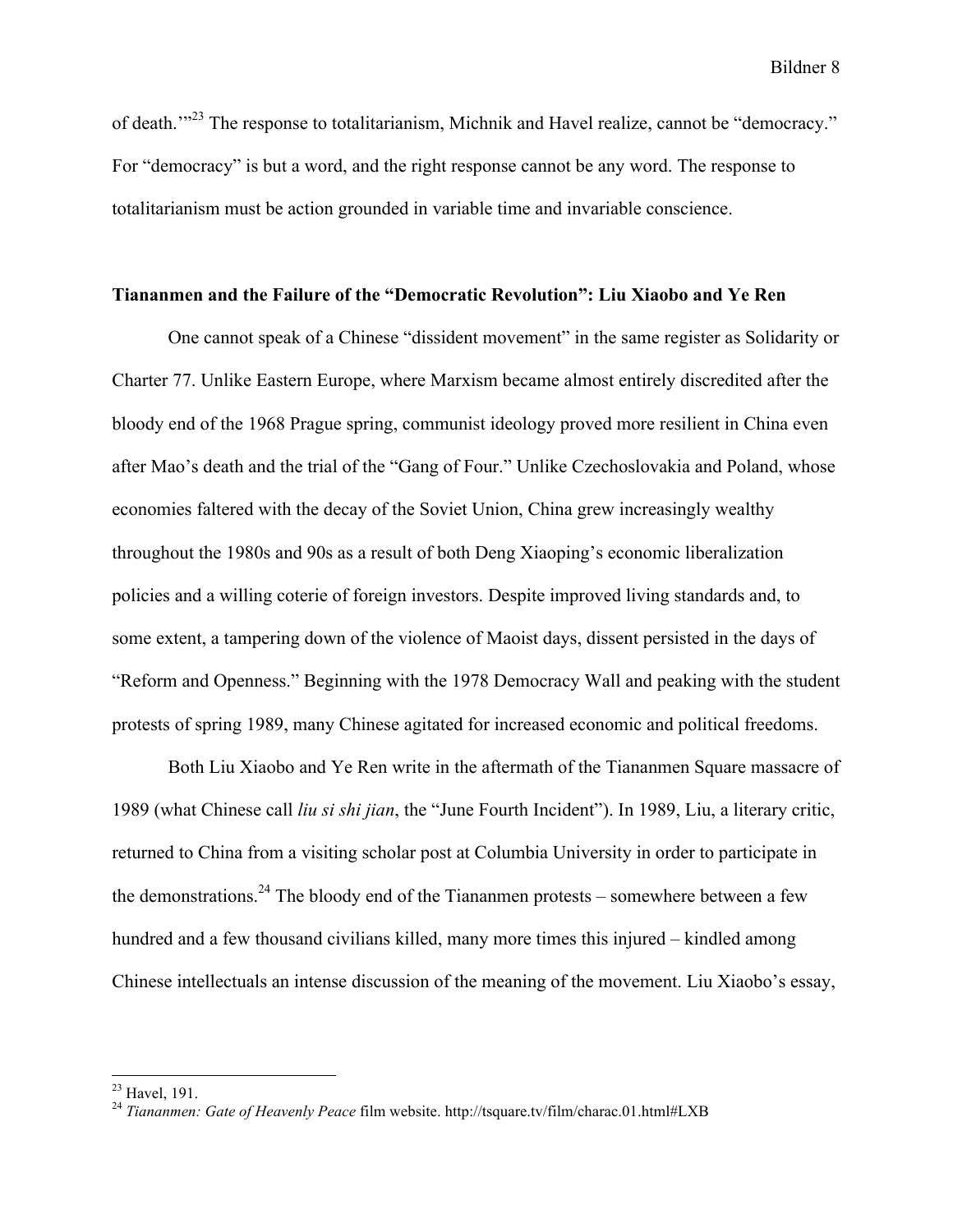"That Holy Word, 'Revolution,'" and Ye Ren's essay "The Democracy Movement in Exile is Trapped by Communist Mentality" appeared in the context of this debate.<sup>25</sup>

In these writings, Ye and Liu explore the failures of Tiananmen. For both Liu and Ye, Tiananmen was indeed a failure, a missed opportunity for reform that ended awash in needless blood. What might seem jarring to a Western reader is that Liu and Ye fault both the actions of the government and those of the student demonstrators. Liu and Ye see in Tiananmen not a fresh and constructive call for reform but rather an echo of the orgiastic revelry and careless radicalism of the Cultural Revolution. If Tiananmen was the scene of incipient revolution, then Liu and Ye recognize the limits of revolution as an expression of dissent.

All of Chinese history has been carried out "in the name of revolution," Liu writes, and thus each Chinese person is "both victim and carrier of that word."26 The aim of revolution has varied: in imperial times, to restore the "heavenly mandate"; in Maoist times, to root out "feudalist oppression"; in modern times still one hears of the "family revolution," the "marriage revolution," "revolutionary writing."<sup>27</sup> Liu notes that for the Chinese, the term "revolution" connotes a certain righteousness and loftiness of purpose. The Chinese word, *ge ming* (革命) derives from the combination of the character *ge*, "to revoke," and *ming*, the "heavenly

 $^{25}$  A note on the Chinese texts: Liu's essay was originally written (in English) for Jeffrey Wasserstrom and Elizabeth Perry's anthology *Popular Protest and Political Culture in Modern China, Second Edition*. For the purposes of this paper, Liu's essay was accessed online from the website of the documentary film *Tiananmen: The Gate of Heavenly Peace* (in which Liu Xiaobo is interviewd). As such, the page numbers given for "That Holy Word" are my own, based only on a printout of that online essay. I provide page numbers in addition to the URL in order to convey a general sense of the structure of the article and to allow for easier referencing. Ye's piece was similarly accessed from the documentary website. It too first appeared in print, although only in Chinese, in a 1995 issue of the Hong magazine *Jiu shi nian dai* (*The 90s*). The inaccessibility of a physical copy of Ye's essay (an English translation of the piece is exclusive to the website) compels me to follow <sup>a</sup> similar referencing style for his work. <sup>26</sup> Liu, Xiaobo, "That Holy Word, 'Revolution.'" Originally published in Jefferey N. Wasserstrom and Elizabeth J.

Perry, eds. *Popular Protest and Political Culture in Modern China*. Boulder: Westview Press, 1991. Accessed from http://tsquare.tv/themes/LiuXiaobo.html. <sup>27</sup> Liu, 1.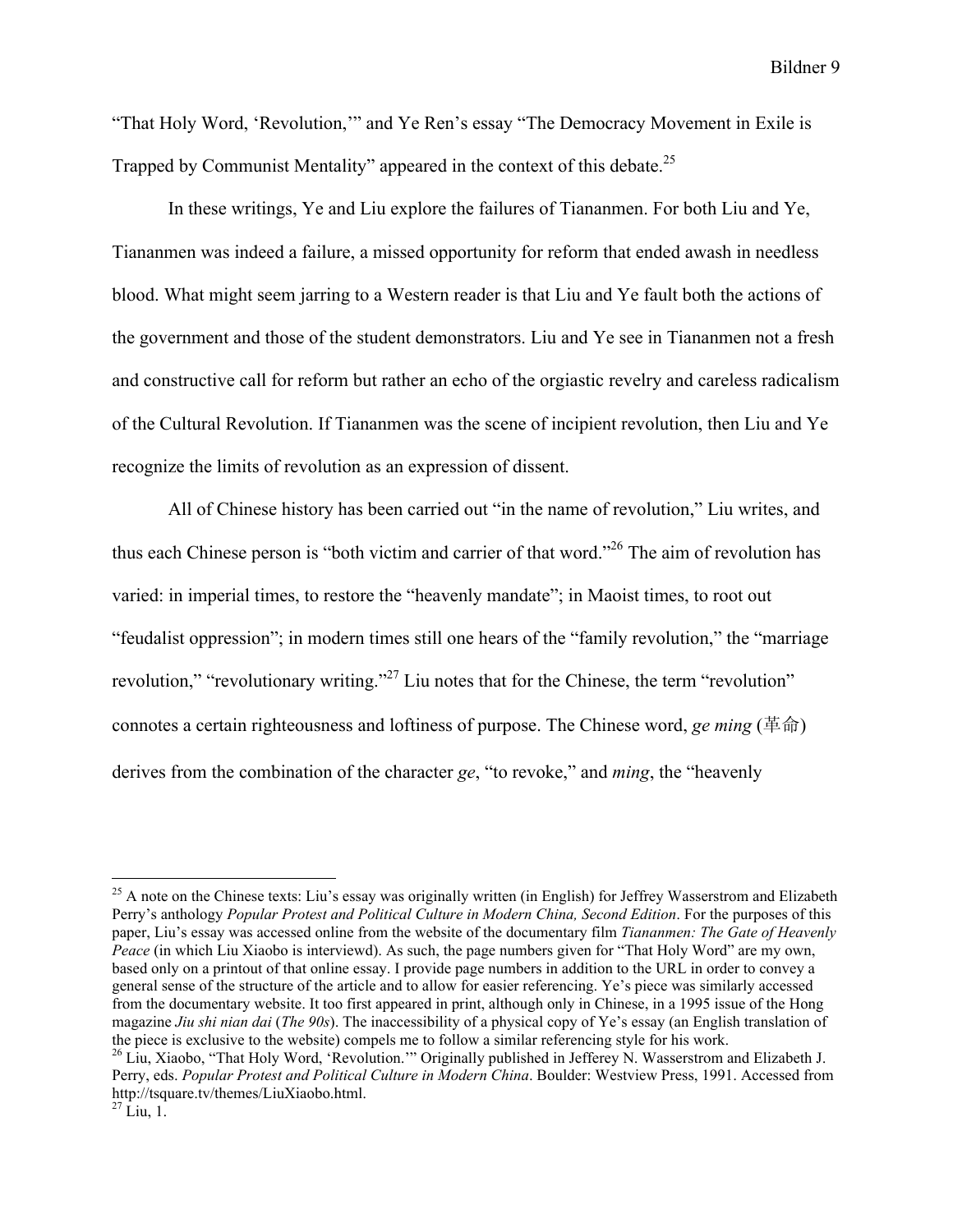mandate.<sup>228</sup> In Chinese, "to revolt" is merely to execute the will of the heavens; in the assuredness of the term lies the seeds of its perversion.

Ye begins his examination of revolution with the case of Chai Ling, the commander-inchief of the Tiananmen protests who has since become an American businesswoman. For Ye, to understand the failure of Tiananmen one can begin with an interview Chai Ling gave in 1989 at the scene of the protests. In response to a journalist's question about the aims of the students, Chai responded, "What we are actually hoping for is bloodshed, for the moment when the government has no choice but to brazenly butcher the people. Only when the square is awash with blood will the people of China open their eyes."<sup>29</sup> Ye asks, How could the leader of the prodemocracy movement, the commander-in-chief of all the students, have so earnestly and brazenly wished for the blood of her fellow demonstrators? Chai's statement upsets our easy equivalence of "good guys"/student protestors and "bad guys"/government. The question becomes: What responsibility do leaders like Chai Ling have for the failures of Tiananmen? How did the "democracy movement" find its end in radicalism and violence?

The demonstrating students of 1989, Liu points out, spoke of themselves as soldiers of "The Great Revolution for Democracy and Against Dictatorship."30 To conceive of oneself as "revolutionary" is to polarize, to bisect the world into the reactionary and the progressive. Anyone who came to the Square instantly became a "hero"; those who stayed away or questioned the wisdom of the demonstrations were dismissed as "cowards" or "reactionaries."<sup>31</sup> During the demonstrations, Liu writes, the space for nuance and neutrality vanished. The government's heavy-handed response was only a product of this polarization. Liu writes, "We

<sup>&</sup>lt;sup>28</sup> Liu, 2.<br><sup>29</sup> Ye Ren, "The Democracy Movement in Exile is Trapped by Communist Mentality," trans. Carma Hinton. http://www.tsquare.tv/film/YeRen.html.<br><sup>30</sup> Liu, 1.<br><sup>31</sup> Liu. 8.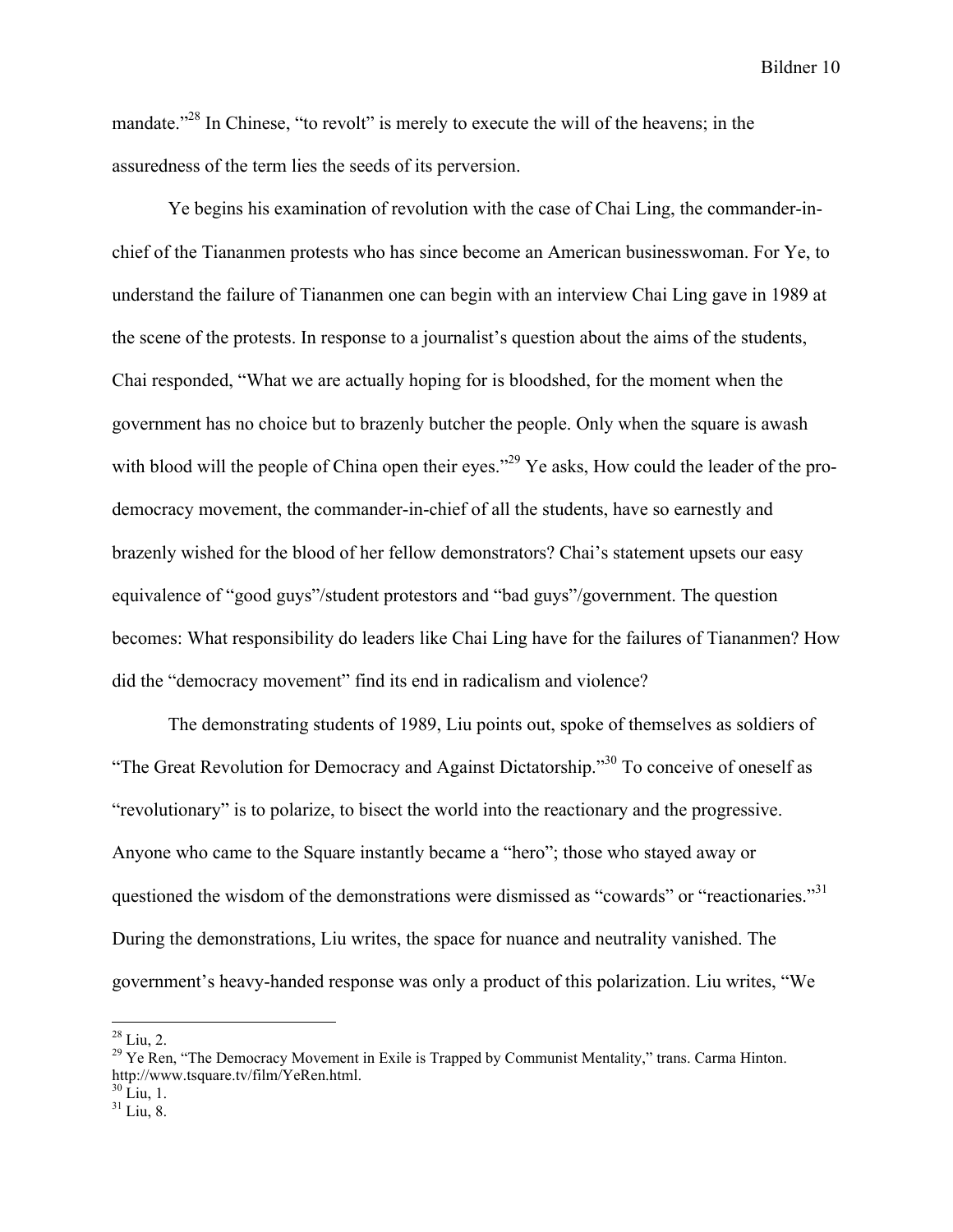forced the government, whose position was at first one of dialogue and compromise, into the predicament of suppressing the peaceful movement with military force.<sup>332</sup>

Liu argues that the dogmatism of the student leaders, their uncompromising demands for the government, stemmed not from pureness of mind or conscience but from a mindset trapped in the structures of history. The youth of China were the "revolutionary successors," the heirs of the "Great Cultural Revolution," of "the ancient Confucian morality of 'killing oneself to attain virtue."<sup>33</sup> This radicalism, Liu argues, was itself the "content" of the so-called "democracy" protests." Tiananmen could not have been about democracy simply because the students and even the intellectuals had no real sense of what "democracy" actually meant: "What is most telling is that we university students and intellectuals, who have been called 'soldiers of democracy'…only understand democracy on paper and in theory and do not have a 'working' knowledge of real, operating democracy," Liu writes.<sup>34</sup> Caught up in the fervor of revolution and the pursuit of martyrs, the protestors of Tiananmen neglected to either make "point-by-point concrete requests" or formulate a vision of the society they hoped to create.<sup>35</sup> For the 1989 protestors, "democracy" was the mystical specter reified in the "Goddess of Democracy," the statue that a group of art students built from foam and papier-mâché. What the protestors did not understand is that "democratization is not only an ideal, not only a grand spectacle, it is also the actual, concrete, detailed, even tedious process of setting up and applying democratic procedures."36 The democratic illiteracy of the student leaders manifested itself both in the callous words of Chai Ling as well as in the imperious directives issued from the central student command to the assembled crowd.

 $\frac{32 \text{ Liu}}{33 \text{ Liu}}$ , 8.<br>  $\frac{34 \text{ Liu}}{35 \text{ Liu}}$ , 7.<br>  $\frac{35 \text{ Liu}}{36 \text{ Liu}}$ , 6.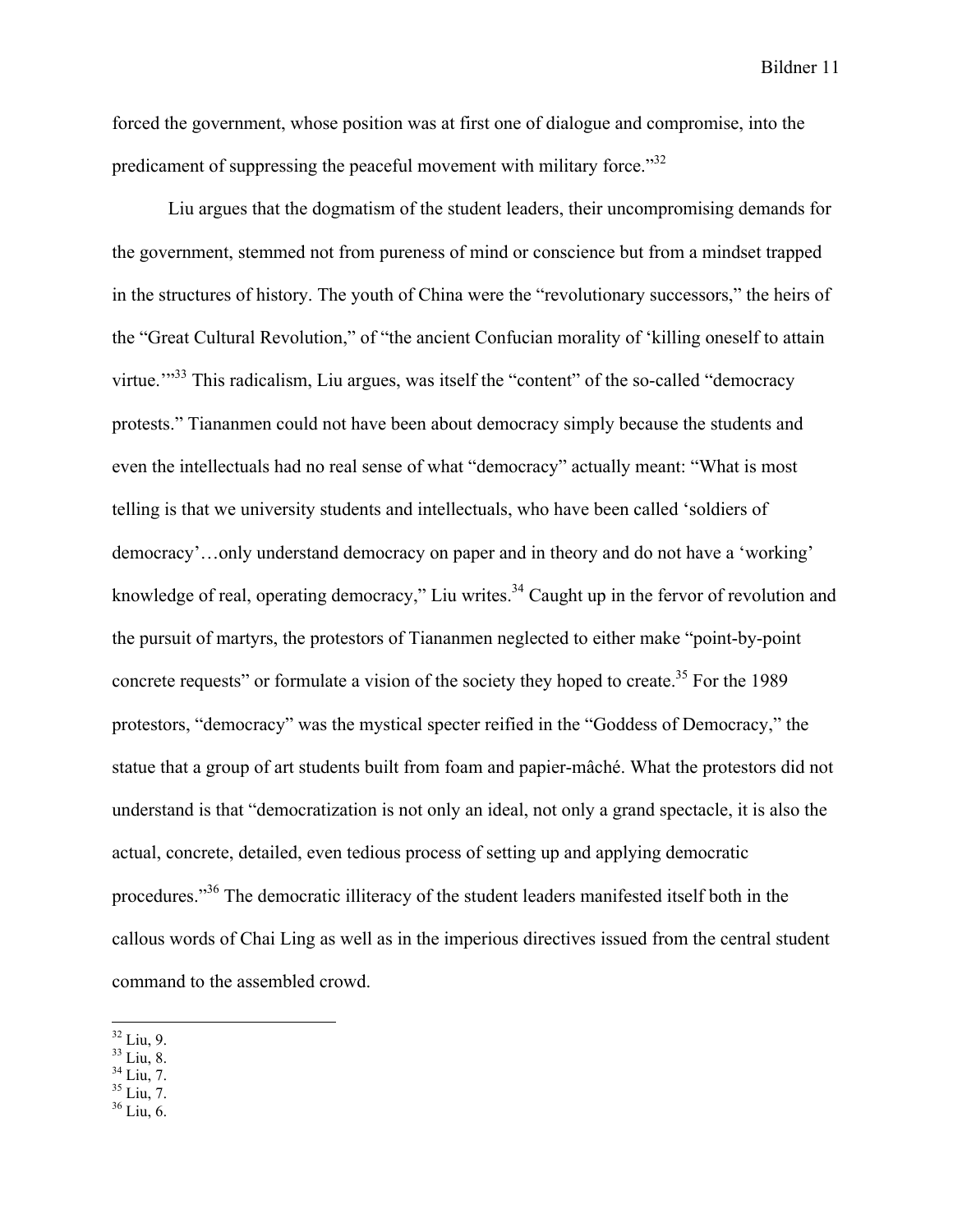As Ye points out, the Chinese "democratic" movement did not suddenly become more democratic after Tiananmen. In the post-1989 Chinese intellectual debate, many veterans of the Square accused more conservative scholars of "dividing the forces of democracy."<sup>37</sup> In an interview, Chai Ling claimed, "Recently, a small number of people in the Western media have tried to divide the students from Tiananmen into radicals and moderates." Ye recognizes in Chai's words a larger trend: "Those who advocate themselves as devoting their lives to democracy are not willing to use democratic methods to discuss an issue.<sup>38</sup> Chai's language in responding to criticism is reminiscent of that of Maoist propaganda campaigns; Chai speaks of "characters with dubious political backgrounds," "a small number of people in the media," "currying favors with some and attacking others."39 Ultimately, she cannot emerge from the communist mindset of revolution and martyrdom, from a system in which "the individual is merely the tool of history…" and "human beings are merely offerings on the altar of moral codes, ideals, and creeds."40 In her attack on "totalitarianism," Chai Ling realizes the etymology of the English word, "revolution." To revolt is to "return." In "revolting" against communism, Chai Ling and her fellow students simply return to it: "Even when fighting the system, the only weapon they know is what that system gave them."<sup>41</sup>

As Liu and Ye realize, in their "revolt" against communism, the student protestors mimicked the very target of their dissent. Tiananmen was a scene not of opposition but of mimesis, of theater.<sup>42</sup> "Revolutions are the festivals of the oppressed and the exploited," Liu

<sup>&</sup>lt;sup>37</sup> Ye, 1.<br><sup>38</sup> Ye, 2.<br><sup>40</sup> Ye, 5.<br><sup>41</sup> Ye, 6.<br><sup>42</sup> See Joseph W. Esherick and Jefferey Wasserstrom, "Acting out democracy: political theater in modern China," in Jefferey N. Wasserstrom and Elizabeth J. Perry (eds.), *Popular Protest and Political Culture in Modern China* (Boulder: Westview Press, 1991).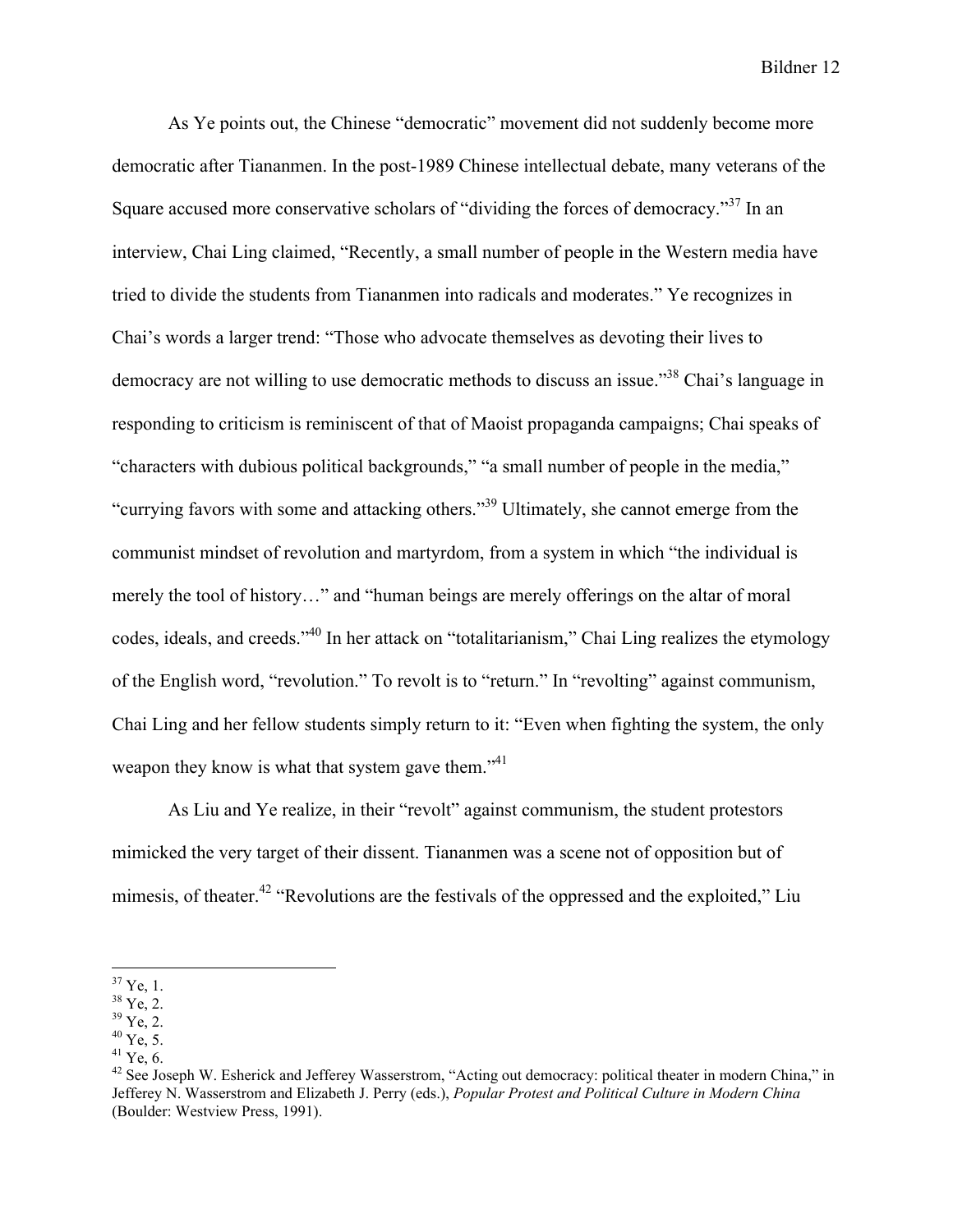writes, quoting Lenin.<sup>43</sup> The scene of Tiananmen he paints is thus that of the carnival: of banners and chanting, students dancing and fainting from hunger, spontaneous singing, the sustained wailing of ambulances. Everywhere there was the "tragic sense of a righteous advance to death…."44 This was an orgy of hedonistic righteousness, sustained only by abstraction and its transitoriness. None of the protestors, Liu writes, was willing to articulate a vision of the postprotest world. And so the reality of the political climate was lost in the revelry: the fact that "Deng Xiaoping had, through ten years of reform and liberalization, won popular support," that the Tiananmen protest was very much doomed.<sup>45</sup>

In the end, the Tiananmen students were swallowed up by their sense of history-in-themaking. Their drive to lionize each "revolutionary," to build with papier-mâché the "goddess of democracy" finds its end as the closing of a curtain at the end of a play. The students' sense of history ended up writing history, stealing agency from individuals. And throughout all, the ultimate irony was that only the "heartless government was rationally asking: what will be the result of all this radicalism?" <sup>46</sup> The result of an extended play at revolution was not creation but destruction, "a square from which the odor of feces and urine rose and spread; a square where garbage was piled sky high."47 And in the end, nothing was gained. The curtain fell on the tragedy, and people "could not bear the fact that the entire nation awaited a martyr and yet not a single one was produced.<sup>348</sup> Art produced only artistic gains.

- 
- 
- 
- 43 Liu, 4.<br>
44 Liu, 3.<br>
45 Liu, 4.<br>
46 Liu, 6.<br>
47 Liu, 9.<br>
48 Liu, 9.
-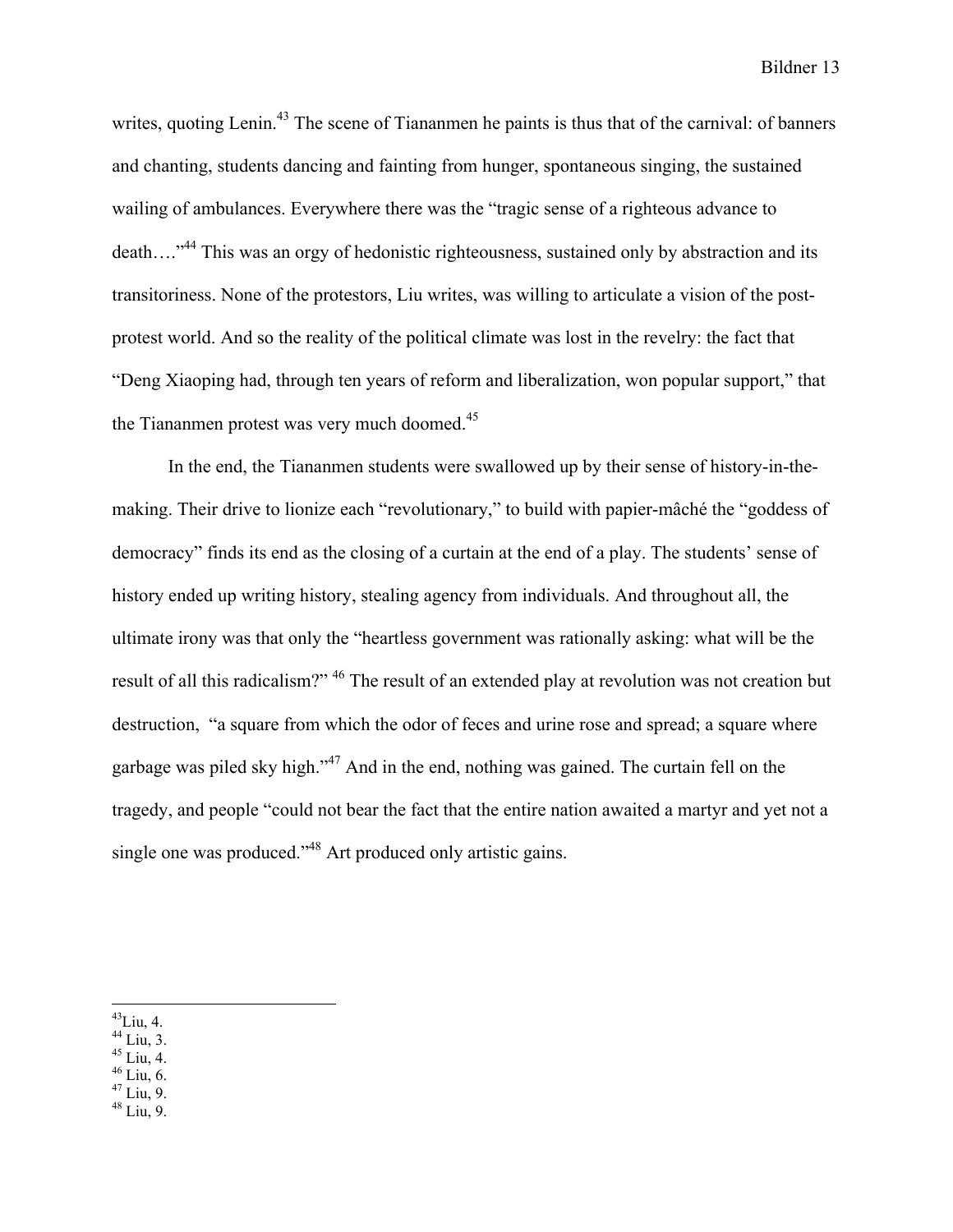## **Towards a New Pragmatism**

The message of Liu and Ye thus mirrors that of Michnik and Havel. Like their Eastern European contemporaries, Liu and Ye refuse to distinguish between "means" and "ends." For them, terms like "democratic revolution" or "soldiers of democracy" carry no meaning. The establishment of a Chinese democracy will only be realized in the establishment of a society of democratic Chinese people. Revolution, the "return to," must be a return to conscience, right action and humanity.

In his essay, Ye Ren invokes a famous parable of the writer Lu Xun:

Imagine an iron house without windows, absolutely indestructible, with many people fast asleep inside who will soon die of suffocation. But you know since they will die in their sleep, they will not feel the pain of death. Now if you cry aloud to wake a few of the lighter sleepers, making those unfortunate few suffer the agony of irrevocable death, do you think you are doing them a good turn? But if a few awake, can you say there is no hope of destroying the iron house?<sup>49</sup>

The hope of Chai Ling and her fellow radicals was to "awaken" the country. Ye finds this "enlightenment tradition"—despite its noble semblance—defective. To wake a person up is to determine his fate, to foist onto him one's own values, to create consciousness. This, after all, is what socialism is all about: the engineering of minds, the enforcement of ideology. Although Liu and Ye do not speak in their essays about "responsibility" or "living in truth," their words project a similar message as those of Havel and Michnik. Liu and Ye envision a path to right politics that begins with right action. They ground their thought in the individual, in morality, which is the hope that we do not need someone to wake us up, that we must wake ourselves up.

## **The World Today**

The reader who judges this paper's comparison of China and Eastern European by the current political statuses of those countries will likely find it inapt. Today, the Czech Republic and Poland are both "democracies," while the People's Republic of China retains its identity as a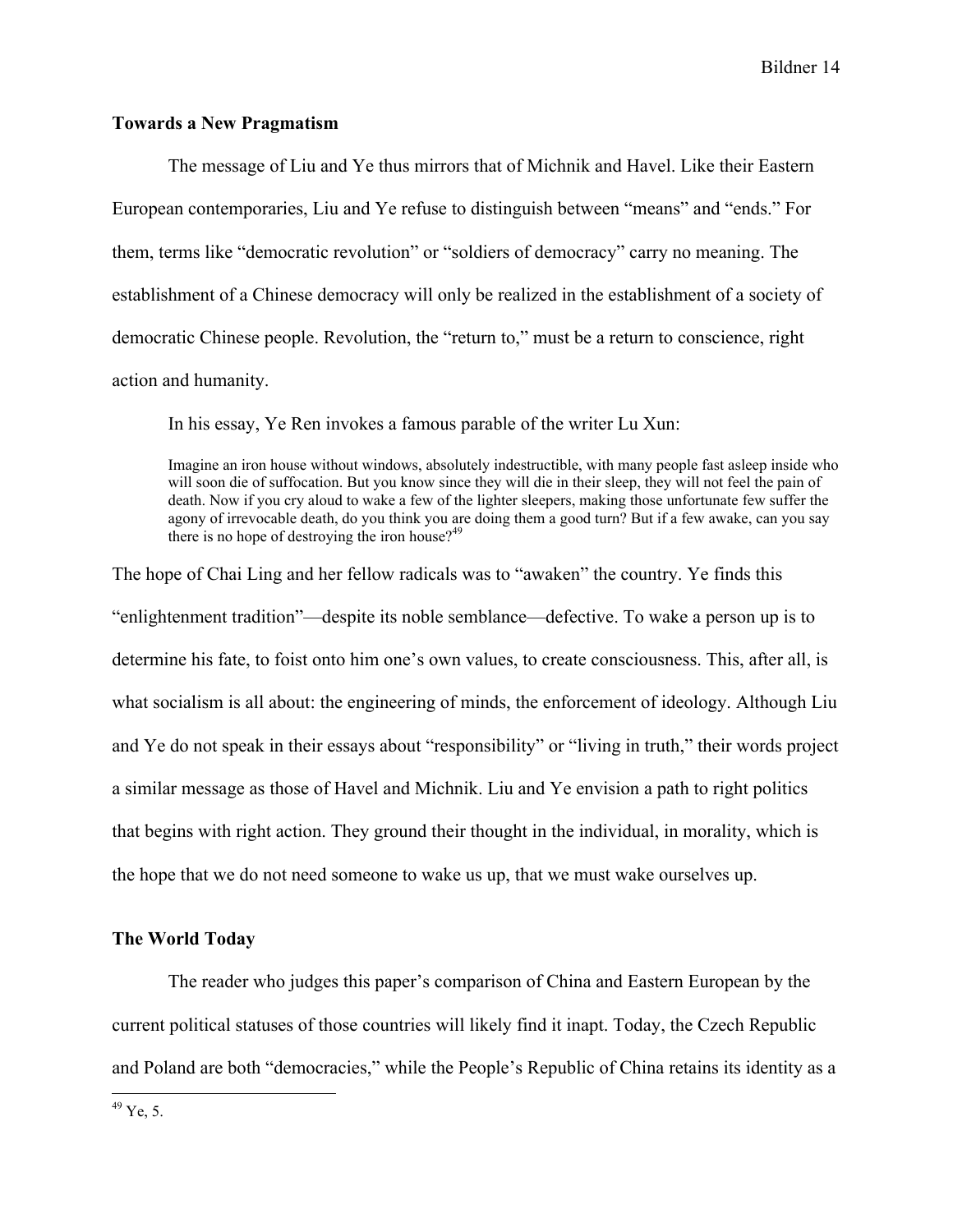communist state. Michnik and Havel, it seems, have "won," while Liu and Ye have "failed." Certainly, this essay aims to compare individuals and their texts, and not countries; furthermore, a discussion of the commeasurability of China and Eastern Europe lies beyond the scope of this paper. And yet, the divergence of the dissident movements in Eastern Europe and in China presents a compelling challenge.

The Chinese Communist Party (CCP) has maintained its hold on power for innumerable and perhaps ineducible reasons. Some historians attribute the CCPs staying power to China's sustained and robust economic growth. Other theorists might note the influence of the collapse of the Soviet Union on the rise of Eastern European democracy. But if we are to take seriously the power of structure and ideology, perhaps we can find something of an answer for China's continued authoritarianism in the writings of Qian Zhongshu. Qian concludes his essay on "Stupefying the People" with this warning on the entangling power of tradition: "Those who practice the art of stupefying the people," Qian writes, "may end up, by their own devices, stupefying themselves."<sup>50</sup> The Chinese people have endured not only thousands of years of dynastic rule, but also the shifting oppressions of imperialism, communism, and today, a noholds-barred, corruption-filled capitalism. Perhaps the longevity of all these structures makes the task of extracting oneself, of finding a post-ideological politics, even harder. Totalities and structures, Qian points out, have staying powers that exceed the lives and intentions of their architects. Today, two millennia after the fall of the Qin dynasty, the Great Wall still weaves through China, a symbol no doubt of certain traditions and modes of thought that continue to divide.

 <sup>50</sup> Qian, 366.